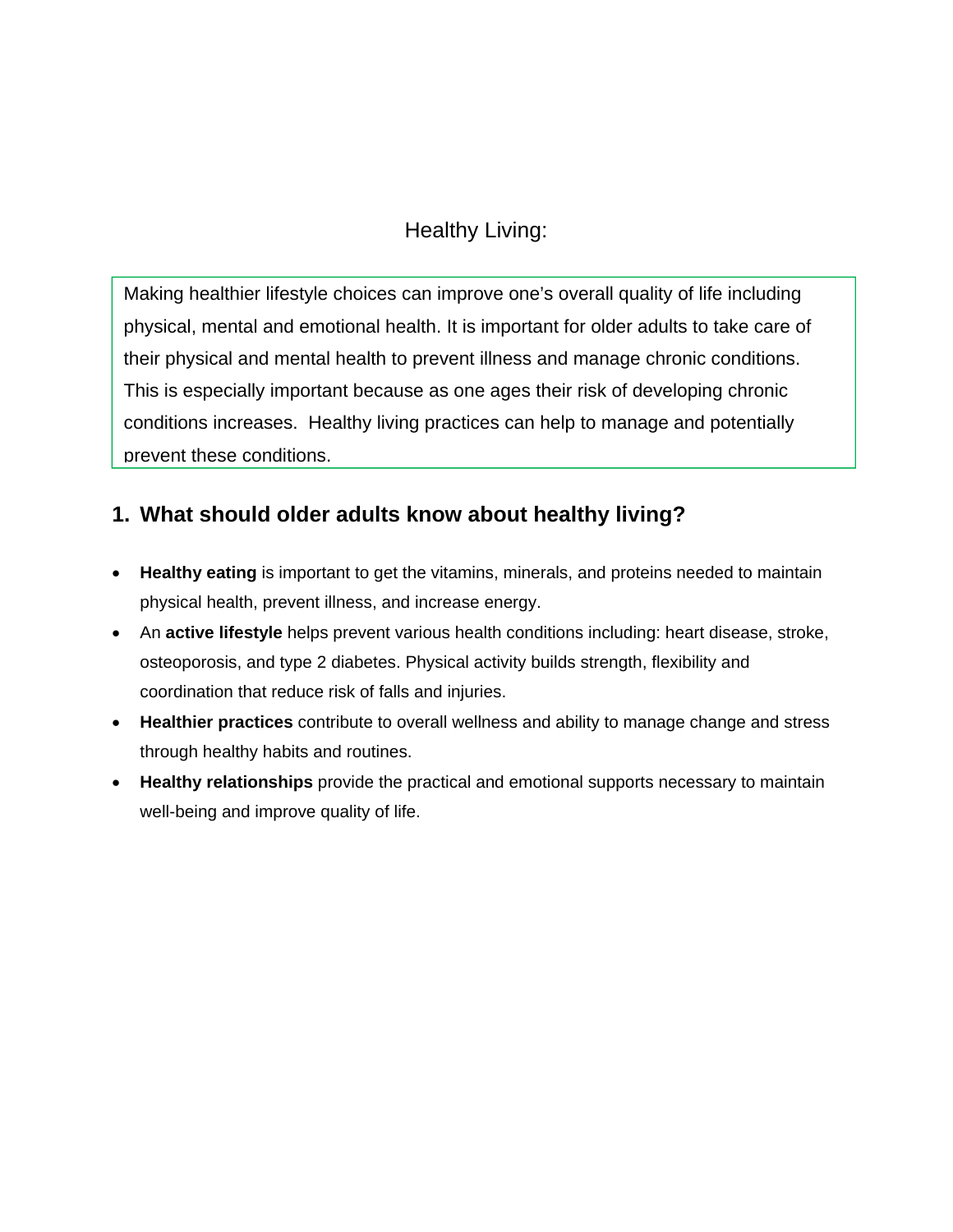#### 2. **What are some healthy living activities you do?**

#### **What are some areas where you can improve?**

### **Healthy eating:**

- Increase the number of fruits and vegetables you eat on a daily basis.
- Eat more fresh foods and less packaged foods that are high in sugar and salt.
- Try to eat more food containing whole grains that are high in fibre.
- Try nuts or dried fruit as a snack.
- Eat foods that are good for your brain such as oily fish, dark green vegetables and almonds.
- Talk to your doctor or dietician about what vitamin supplements could improve your health.

Good website for information on Vitamins for older people: http://www.aarp.org/health/drugs-supplements/info-09- 2010/vitamins\_from\_a\_to\_z.html

- Grow your own herbs.
- Have a potluck dinner with friends or family.
- Drink lots of water especially if you are drinking coffee or alcohol as  $\sim$  can make you dehydrated.
- If you are drinking, try and have a nutritious meal beforehand.

You can create a personalized food guide on the Health Canada website based on your age, sex, and level of physical activity. http://www.hc-sc.gc.ca/fn-an/food-guidealiment/myguide-monguide/index-eng.php#mfg

**Discussion Questions**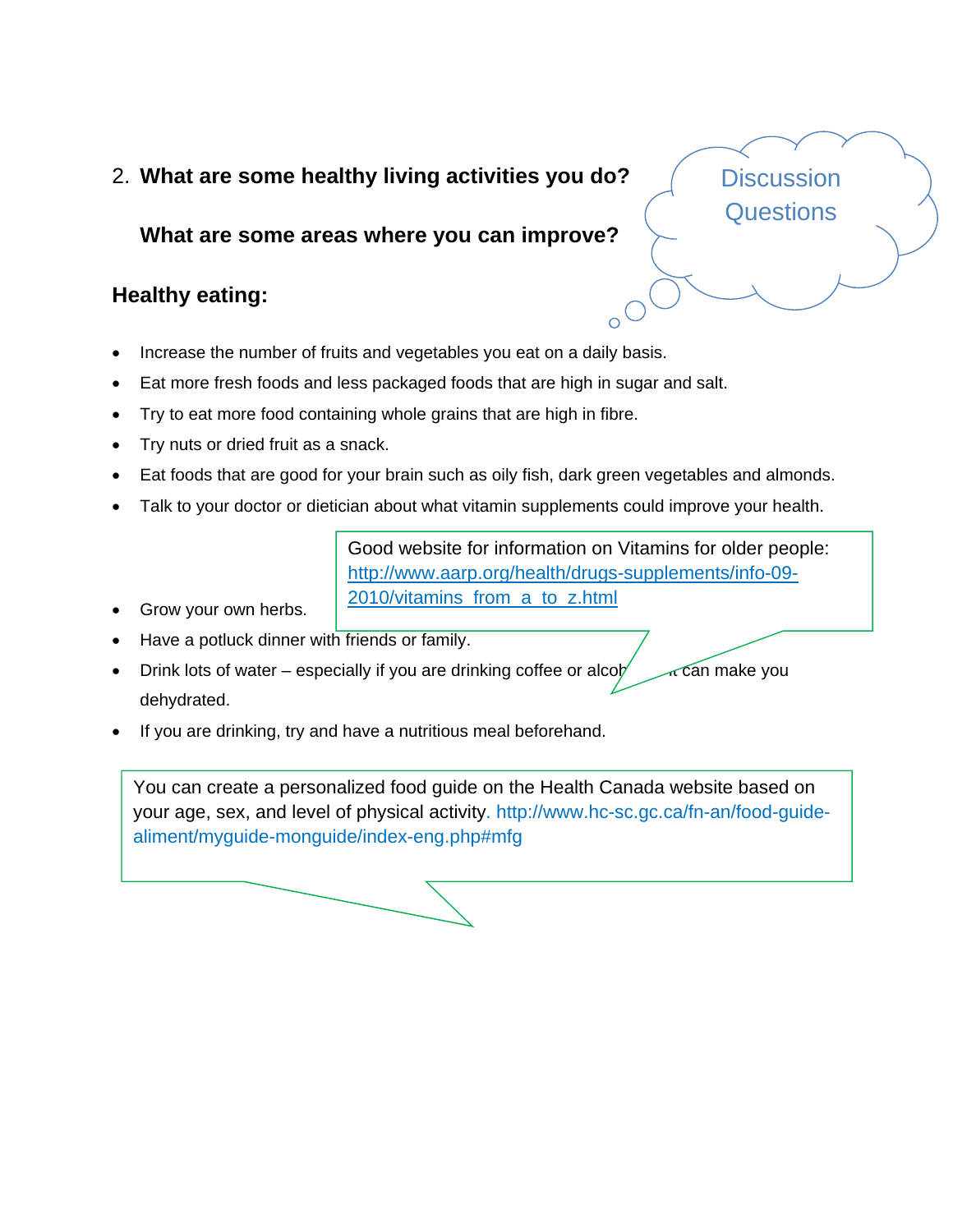## **Active lifestyle:**

- Take part in classes or groups offered at community centres, recreation centres, local agencies like the YMCA and libraries.
- Take an exercise class to improve your lung health such as water aerobics.
- Take yoga or Tai Chi classes to improve your bone strength and flexibility.
- $\bullet$  If you have an injury or physical disability try chair exercises or chair yoga.
- When possible, try to walk or bike to places you need to go.
- When possible, try and take the stairs.
- Try to watch one hour less of television per day.

### **Start slow – every little bit counts!**

**Health Healt** \*\*If you have a chronic condition or are on medication it is a good idea to check with your doctor before starting an exercise routine.\*\*

- Learn techniques to manage stress including meditation and breathing exercises.
- Reduce caffeine try decaffeinated coffee and tea or herbal teas.
- Reduce alcohol intake by having less drinks in a day. Try drinks with less alcohol such as light beer or putting extra ice or water in your drinks.

Recommended Drinking Limits for Older Adults

• No more than 1 standard drink/day. •No more than 4 standard drinks on any drinking day *(Chermack, Blow, et al., 1996)*

- Reduce smoking. Try to engage in activities that you don't associate with smoking or in activities where you cannot smoke for set periods of time.
- Ask your pharmacist about how medications might interact with alcohol or other over the counter medications.
- Keep a regular sleep routine by trying to go to bed and wake up at the same time every day. Develop a relaxing routine such as listening to music or reading a book.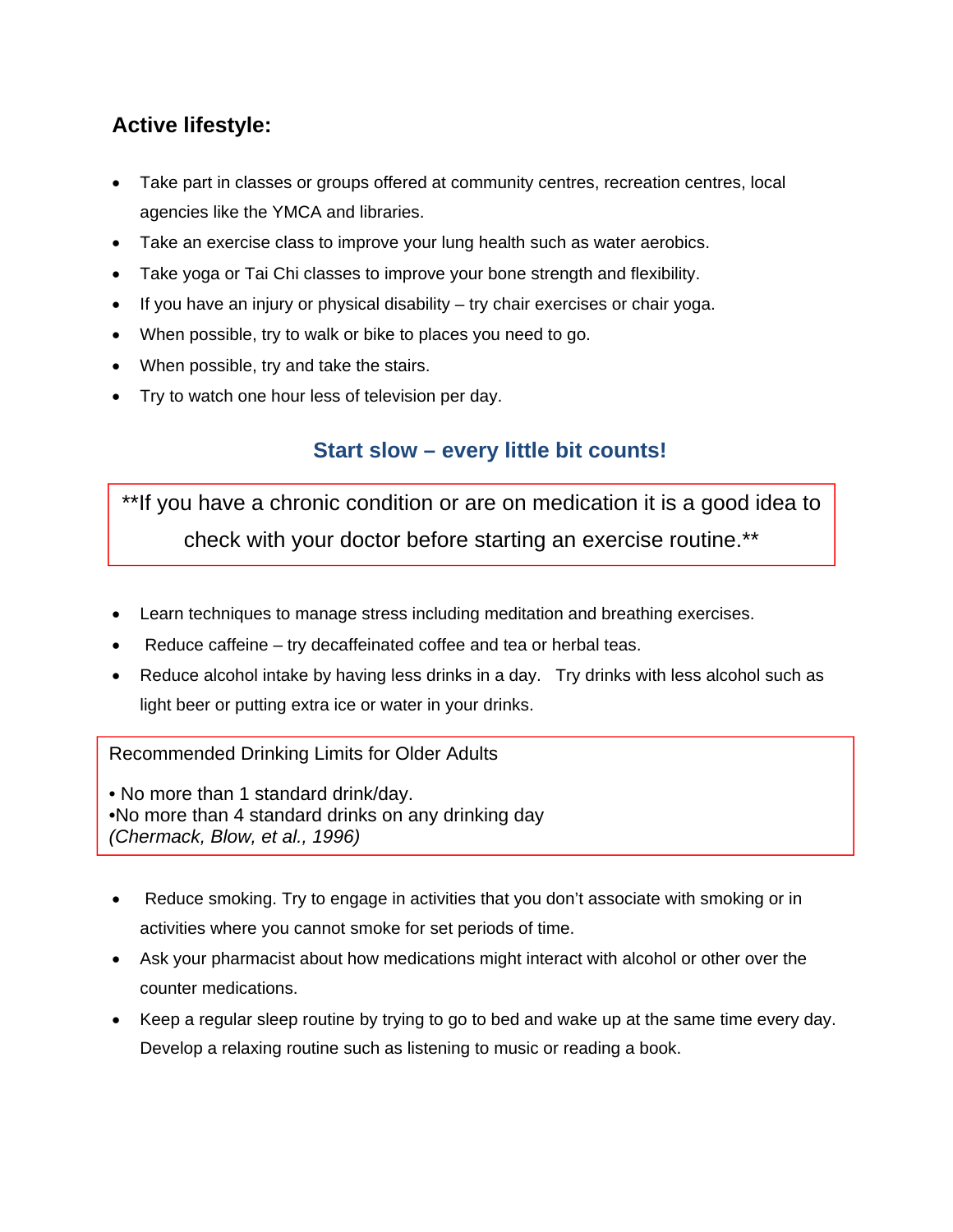Another way to improve your sleep is to try and limit caffeine, alcohol, and smoking before bed as they can disrupt your sleep.

"Once in the body, caffeine will persist for several hours: it takes about 6 hours for one half of the caffeine to be eliminated." ‐http://www.sleepfoundation.org/article/sleep‐topics/caffeine‐and‐sleep

- Try positive coping mechanisms to deal with grief and sadness express your feelings through art or writing, talk to others about what is happening for you, go for a walk.
- Practice pain management techniques such as relaxation and mental imagery.
- Spend some time outdoors to boost vitamin D and improve mood.



#### **Healthier relationships:**

- Keep regular contact with friends and family in person, on the phone, by email.
- Develop rituals such as going for a coffee or having dinner that you can do with friends or family on a regular basis.
- Support friends and family when they are in need.
- Recognize what is going on for friends and family and how this could affect the time they have available
- When you are upset with a friend or family member try to have a conversation about what your feelings and what is happening for you.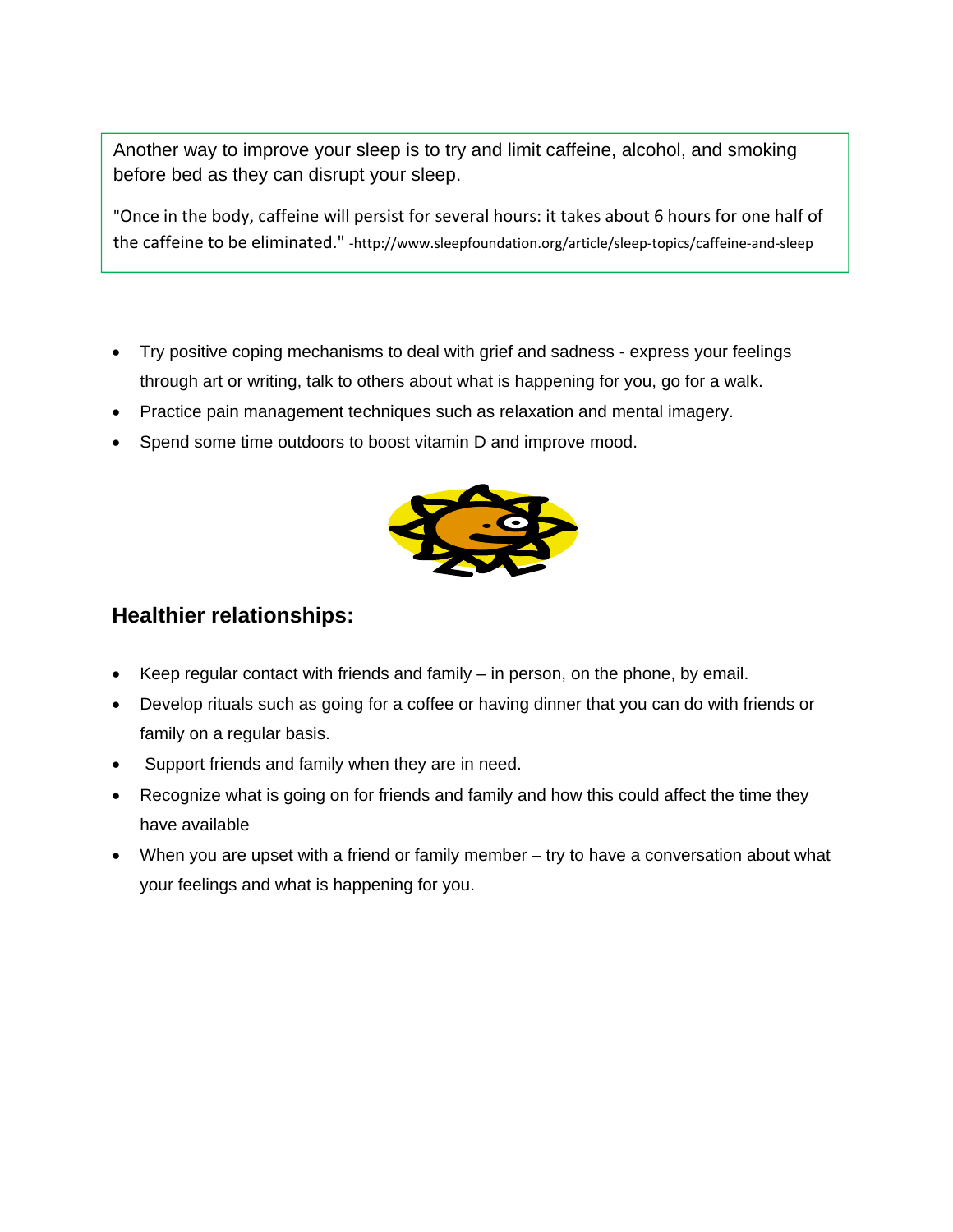## **What healthy living activities can I do in my community?**

# **Healthy Eating:**

- Visit a neighbourhood market to purchase fresh fruits and vegetables.
- Attend a cooking class at a local community kitchen.
- Join a community garden.

### **Active Lifestyle:**

- Attend exercise classes at your local community centre.
- Check out volunteer opportunities in your community.
- Attend community events, such as neighbourhood festivals or free concerts.
- Go to local library to find out about different groups or clubs to join.

#### **Healthier Practices:**

- Check out smoking cessation programs available by talking to your local pharmacist
- Visit your local library to learn about positive coping and stress management techniques.
- Find out what healthy living groups are available at your local community centre.

Volunteering is a great way to be active and get involved with your community. Volunteering also provides opportunities to meet new people and learn new skills. To learn about volunteer opportunities in your community check with your local library or community centre.

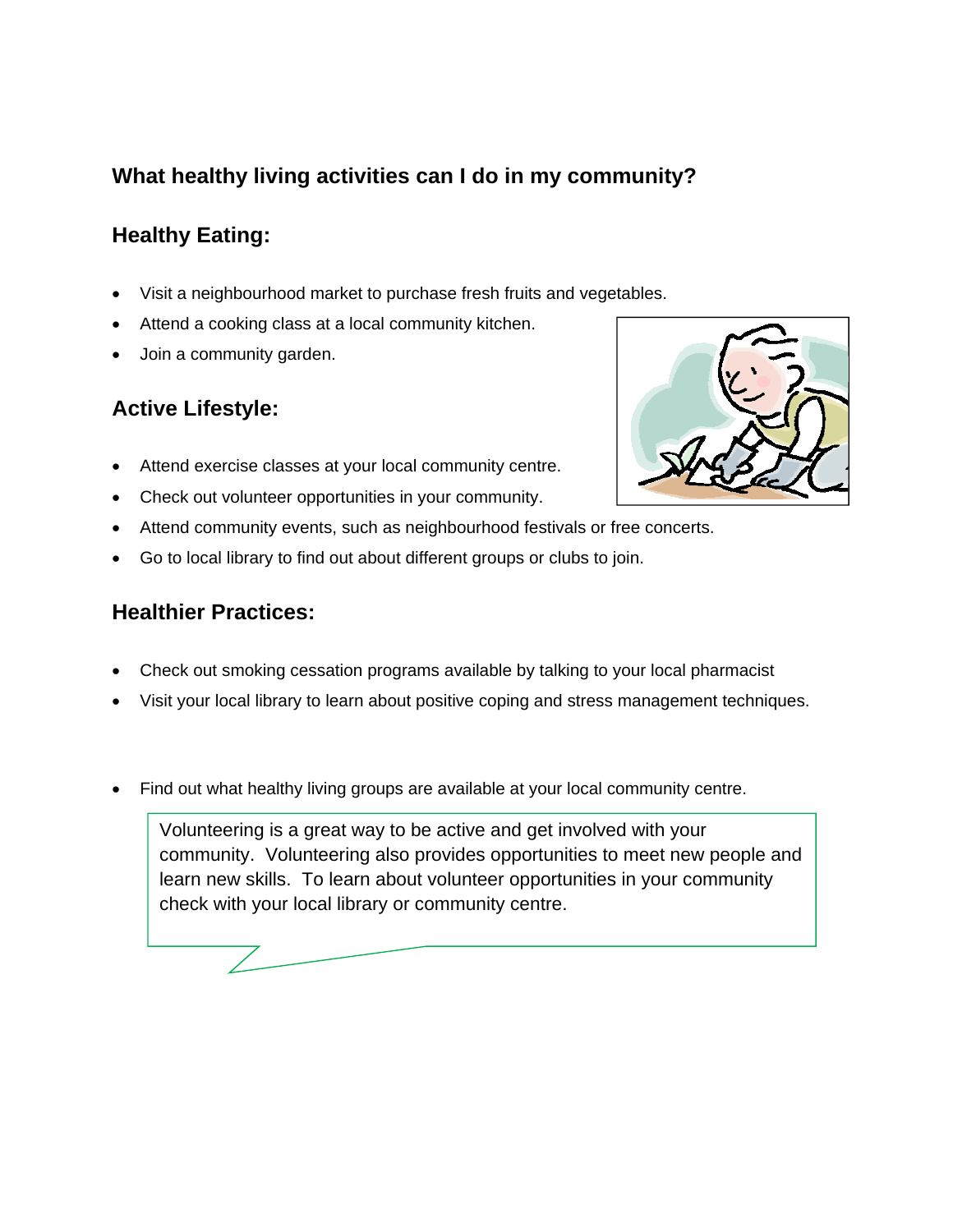## **Healthier Relationships:**

- Be aware of local crisis lines in case you need support dealing with a relationship issue.
- Look for free events in your community to attend with friends or family.
- Join a local club or group with people who share similar interests. Start your own book or music club.
- Join a local support group in your area that addresses challenges you may experience.

## **3. How can healthy living improve the lives of older adults?**

- Healthy living contributes to feeling better, both physically and emotionally.
- Developing healthy eating habits can help build resistance to colds and viruses.
- Eating healthy foods and being active can improve overall physical health and increase energy and motivation.
- Participating in an active lifestyle helps to meet new people and friends.
- Being active can increase your energy, endurance, strength and concentration.
- Attending various activities and events allows for learning about new things.
- Learning new things can improve brain health and functioning.
- Working towards healthier practices can improve mood and self-esteem through setting and accomplishing goals to improve well-being.
- Developing healthier relationships can build consistent supports needed to deal with life changes and issues.
- **How can healthy living improve my community?**
- Working towards healthy living can be beneficial to the community through providing opportunities to get to know and interact with neighbours.
- Engaging in activities and events can help to build a stronger community and increase the overall safety and security.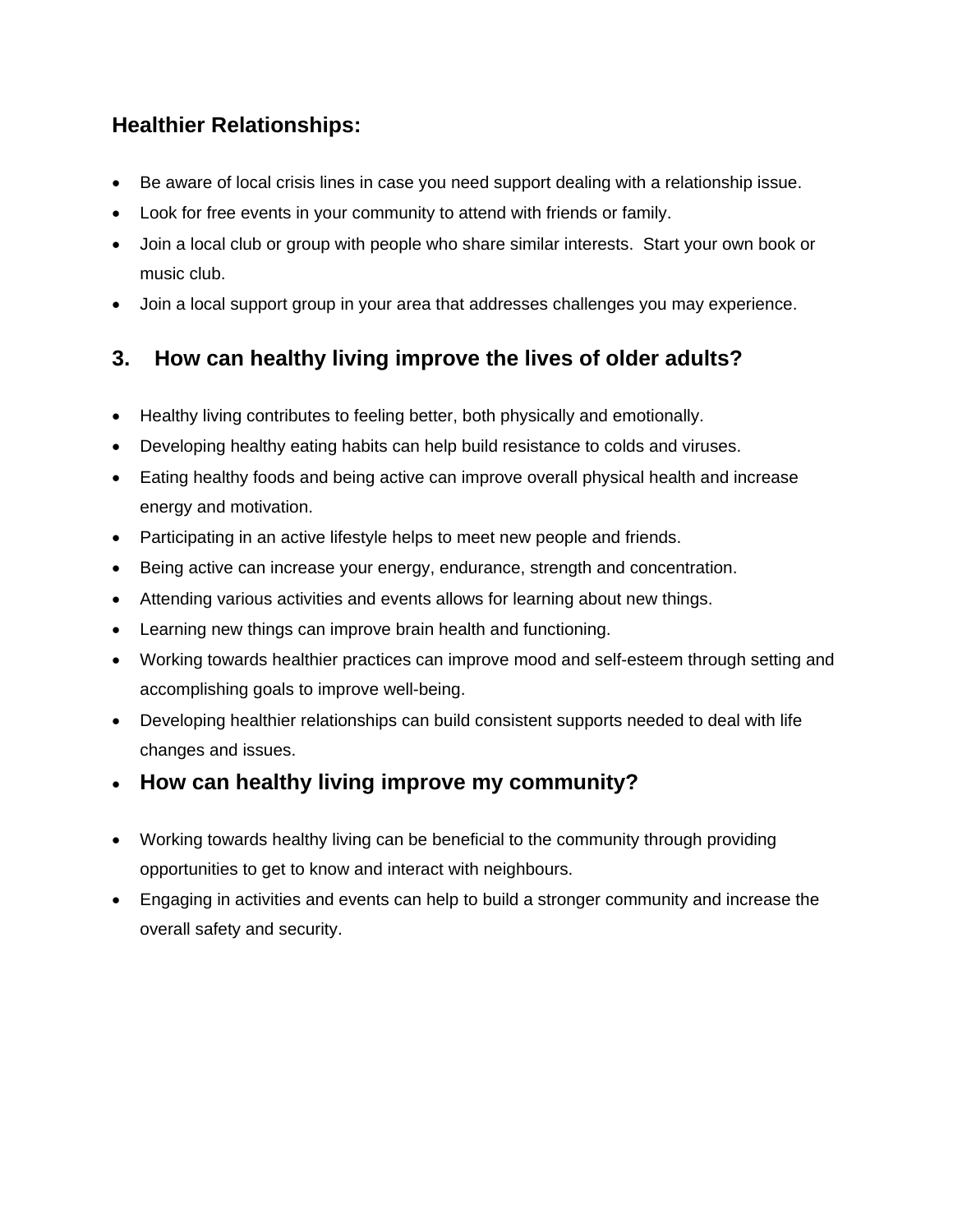# **4 How can I maintain my healthy living changes?**

- Try to make healthier practices part of your weekly routine by setting aside particular days for physical activities or for making fresh meals.
- Try to make one vegetarian meal and eat one healthy snack per day. Try Meatless Mondays or Stir-Fridays.
- If you are drinking, try to reduce the number of drinks each week and dilute your drinks with water.
- Try to talk to someone about your feelings a couple times a week.
- Build on your relationships by doing something nice for someone in your life.
- Develop relationships with persons interested in healthy living so that you can take part in activities together.
- Join a group that meets on a regular basis.
- Keep motivation up through practicing positive thinking.
- **Set short term and achievable goals.**

### **What are some local resources I can check out?**

- Have local crisis numbers available.
- Visit your local library to find information on nutrition and pain mar healthy resources in your community.
- Look for resources in your community with access to affordable fresh fruits and vegetables such as farmer's markets and community gardens.
- Access a dietician at a local healthcare centre to provide information and advice on making healthier eating choices.